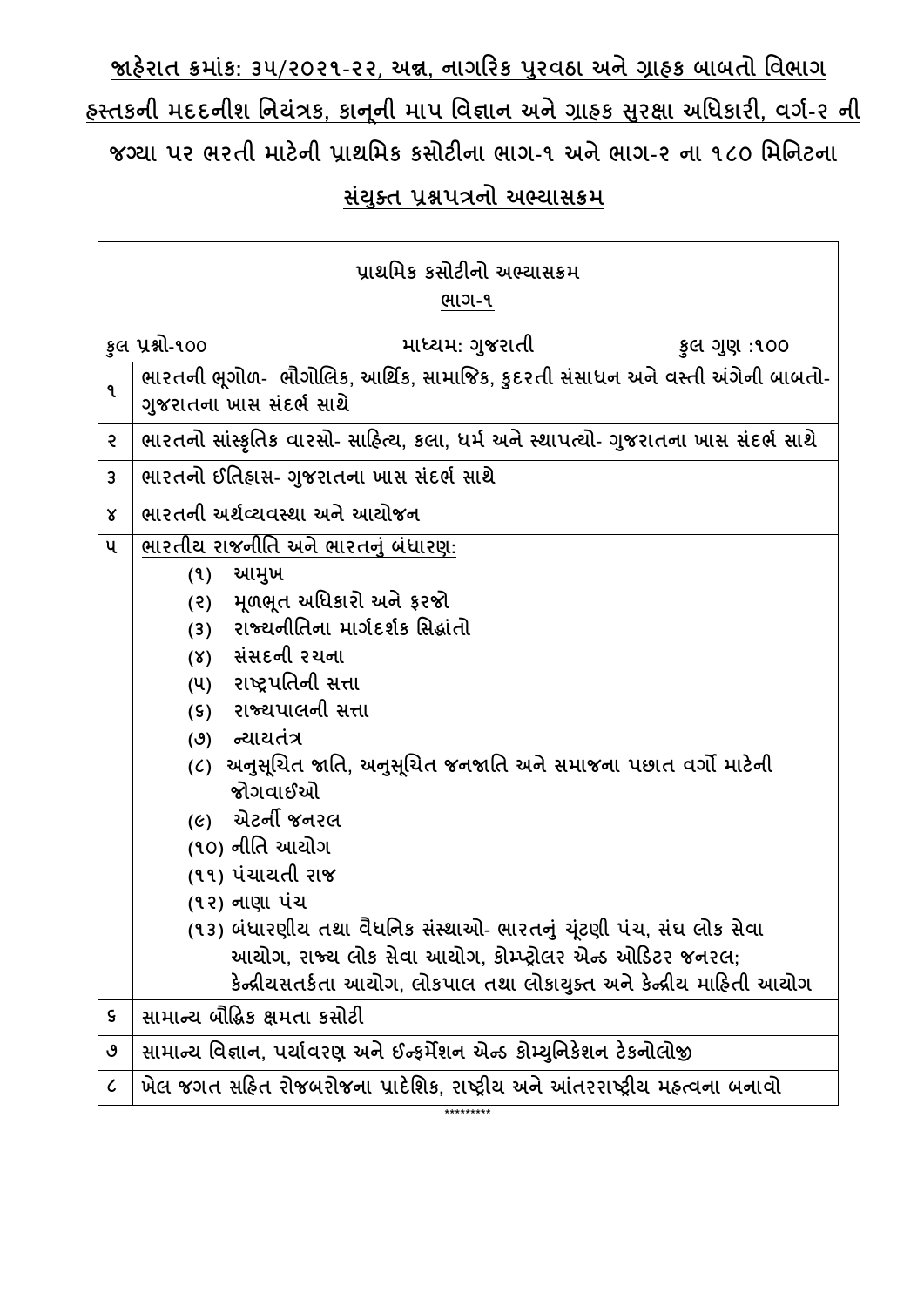### Syllabus of Preliminary Test

### **Part-1**

|                | TotalQuestions-100 Medium:Gujarati Total Marks-100                                                                                           |
|----------------|----------------------------------------------------------------------------------------------------------------------------------------------|
| 1              | Geography of India-Physical, Economic, Social, Natural Resources and                                                                         |
|                | population related topics- with special reference to Gujarat                                                                                 |
| $\overline{2}$ | Cultural heritage of India-Literature, Art, Religion and Architecture- with                                                                  |
|                | special reference to Gujarat                                                                                                                 |
| $\overline{3}$ | History of India with special reference to Gujarat                                                                                           |
| $\overline{4}$ | Indian Economy and Planning                                                                                                                  |
| 5              | Indian Polity and the Constitution of India:                                                                                                 |
|                | (1) Preamble                                                                                                                                 |
|                | (2) Fundamental Rights and Fundamental Duties                                                                                                |
|                | (3) Directive Principles of State Policy<br>(4) Composition of Parliament<br>(5) Powers of the President of India                            |
|                |                                                                                                                                              |
|                | Powers of Governor<br>(6)                                                                                                                    |
|                | (7) Judiciary<br>(8)<br>Provisions for Scheduled Castes, Scheduled Tribes and backward                                                       |
|                | classes of the society                                                                                                                       |
|                | (9) Attorney General                                                                                                                         |
|                | (10) NITIAayog<br>(11) Panchayati Raj Institutions                                                                                           |
|                | $(12)$ Finance Commission                                                                                                                    |
|                |                                                                                                                                              |
|                | (13) Constitutional and Statutory Bodies: Election Commission of India,<br>Union Public Service Commission, State Public Service Commission, |
|                | Comptroller and Auditor General; Central Vigilance Commission,                                                                               |
|                | Lokpal and Lokayukta, Central Information Commission                                                                                         |
| 6              | <b>General Mental Ability</b>                                                                                                                |
| 7              | General Science, Environment and Information & Communication                                                                                 |
|                | Technology                                                                                                                                   |
| 8              | Daily events of Regional, National and International Importance including                                                                    |
|                | <b>Sports</b>                                                                                                                                |
|                |                                                                                                                                              |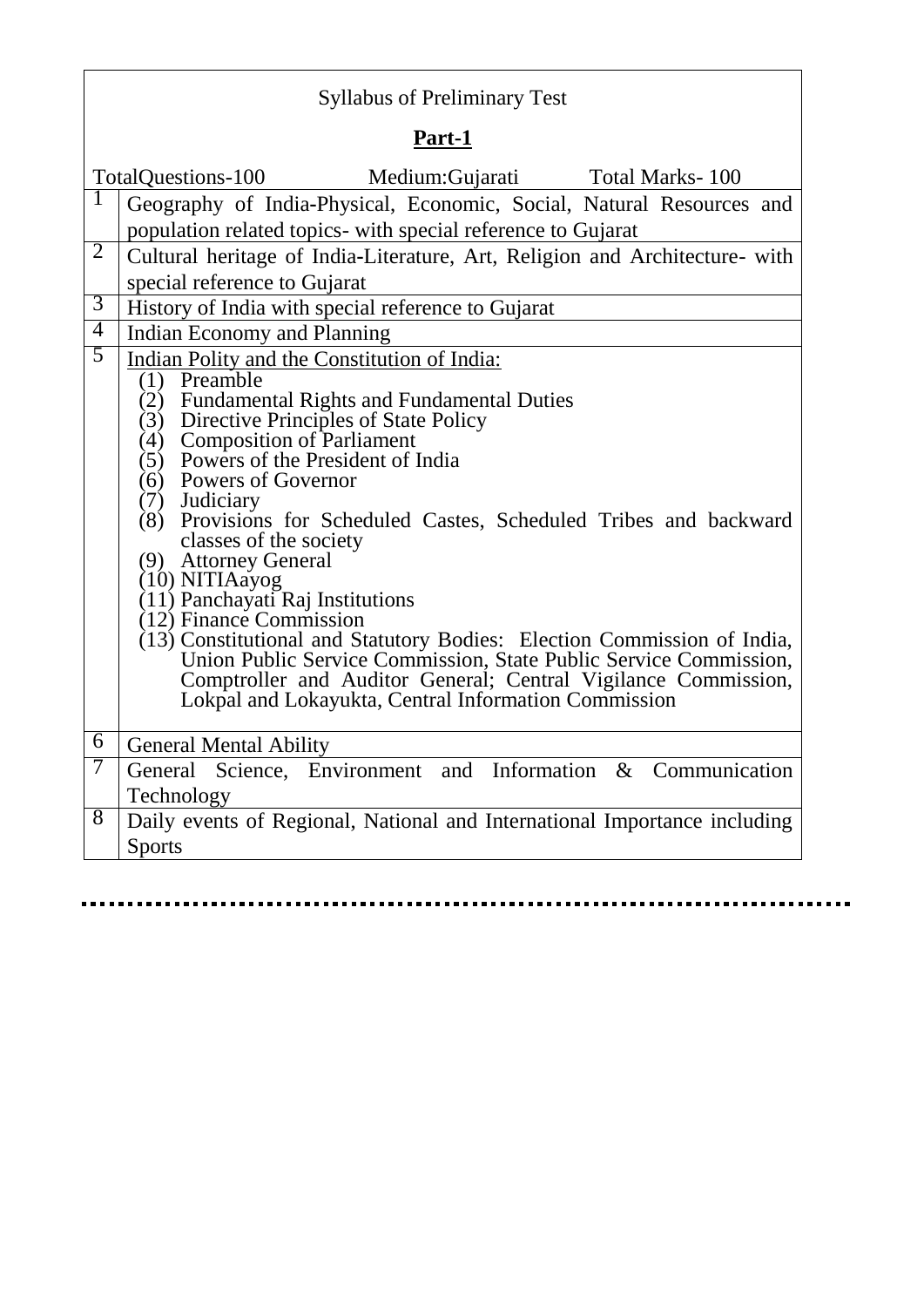## **Syllabus for the Preliminary Test of Assistant Controller of Legal Metrology and Assistant Consumer Affairs Officer, Class-II**

**Marks- 200 Questions -200 Medium: English**

#### **1. Physics:**

Mass, Density, Specific, Gravity, Weight, Force, Pressure, Torque, Concept of Electric Field, Magnetic Field, Magnetic Lines of Force, Electromagnetic Force and induced E.M.F., Basic concept of temperature, humidity and pressure, Pascal Law, Gravitational Force and acceleration due to gravity, Principle of moments & levers, Archimedes' Principle and buoyancy, Specific Gravity, Hook's Law, Ohm's Law, Basics of Thermometry and Thermal Expansion, Optical Instruments.

#### **2. Chemistry:**

Matter (Classification of Matter, Elements, Compounds, Mixtures, Atoms & Molecules), Properties of Matter and their Measurement (physical Quantities, S.I. Units, Base Units, Definitions of the SI Base Units, Measurement of Temperature, Volume, Mass etc.), Uncertainty in Measurement (precision & Accuracy), States of Matter, Measurement of Mass, Volume, Pressure and Temperature of Gases, Gas Laws, Extraction of Metals and Important Alloys.

#### **3. Mathematics and Arithmetic/Logical Reasoning:**

Percentage, Average, Standard Deviation, Area & Volume, Fraction, Decimal, Profit and Loss, Percentage, Ratio and Proportion, Time and Distance, Application of Trigonometry, Application Integrals.

#### **4. Computer Knowledge**:

Basics of computer, Block Diagram of a Computer, Input & Output Devices, System Software, Understanding Word Processing/Spread Sheet (Excel)/Power point presentation, internet & web browsers.